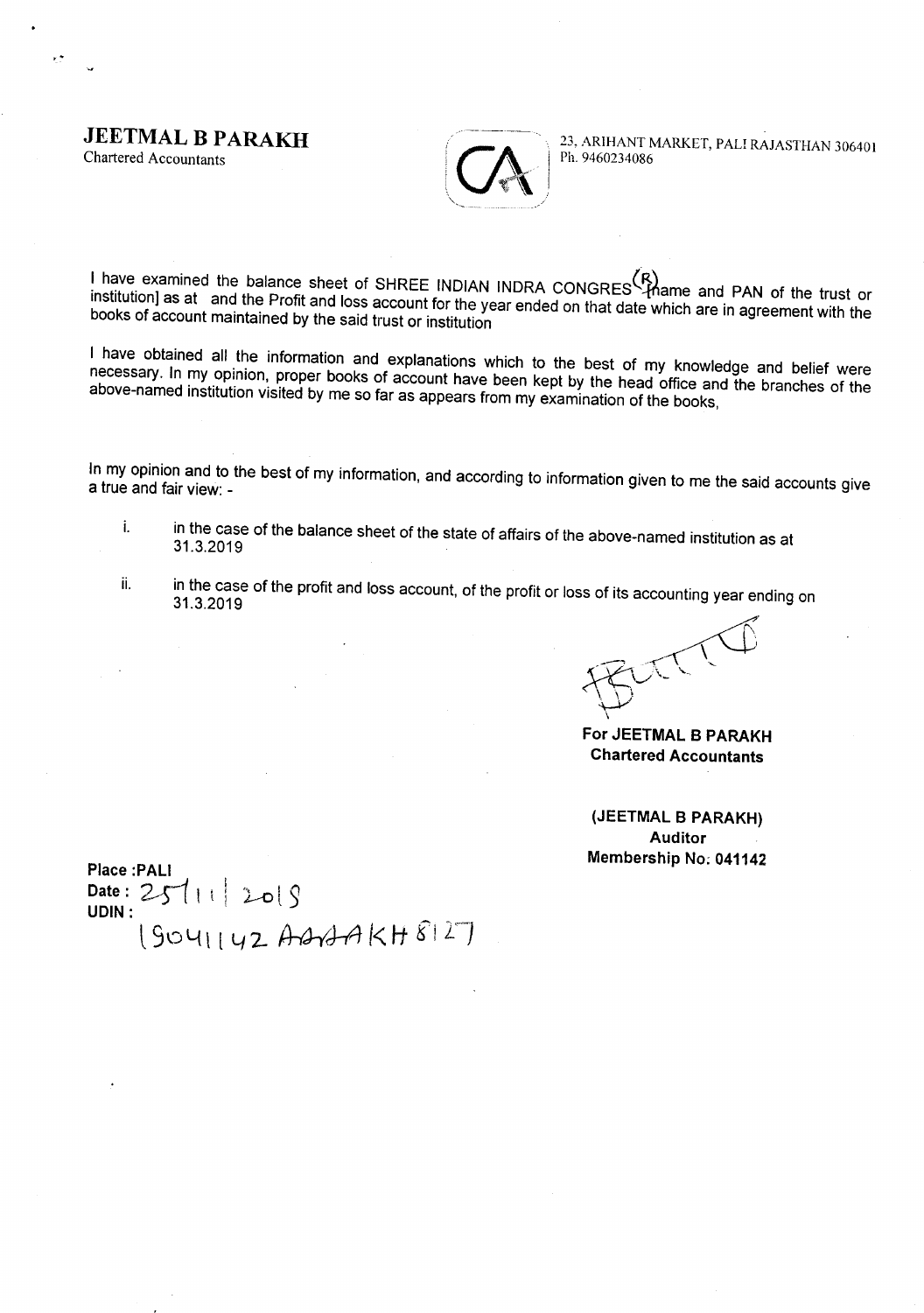मोबाईल नं. 98299–96907 ण्डयन डल्दिरा काँग्रेस प्रधान कार्यालयः- 1, रूपरजत नगर, न्यू बस स्टैण्ड के पीछे, पाली (राजस्थान) दिनांकः = 25/11/2019 क्रमांकः $-32$ Election sept श्रीमान स्मचिव, राज्य निर्वाचन आयोग, राजस्थान व्यासन समितालय, जयपुर ीरवा परीक्षा प्रतिवेदन वर्ष 2018-19. विषय:-उपशेकन विषयान्तेशेत निवेदन दे कि हमारी पारी इाएंट्रयन इन्दिरा कार्णिस (R) ते गारत निर्वाचन कार्यका र्क दिल्ली में स्कूरफिस्टर्ड राजनैतिक पार्टी है। लिहाना बीडिट करवाफर इसकी क्रॉडिश रिपोर्ट इस फ्र कैसान्न कैलंग्न कर लापको भिजवाई जारूसि है। में सम्पन्न लोक सभा माम बुगाव में नाम्त होने के कोरण कॉरिट रिपोर्ट मेर्गेने में योड़ा विलम्ब हकारी  $244002076$  $7106$ 270001 Adjudge 2018-19  $\frac{1}{27}$  une de vierte com  $\mathbf{g} \widehat{\mathbf{P}}(\mathbf{x}(\tau),\tau) = \tau \in \mathbb{R}^d \times \mathbb{R}^d$